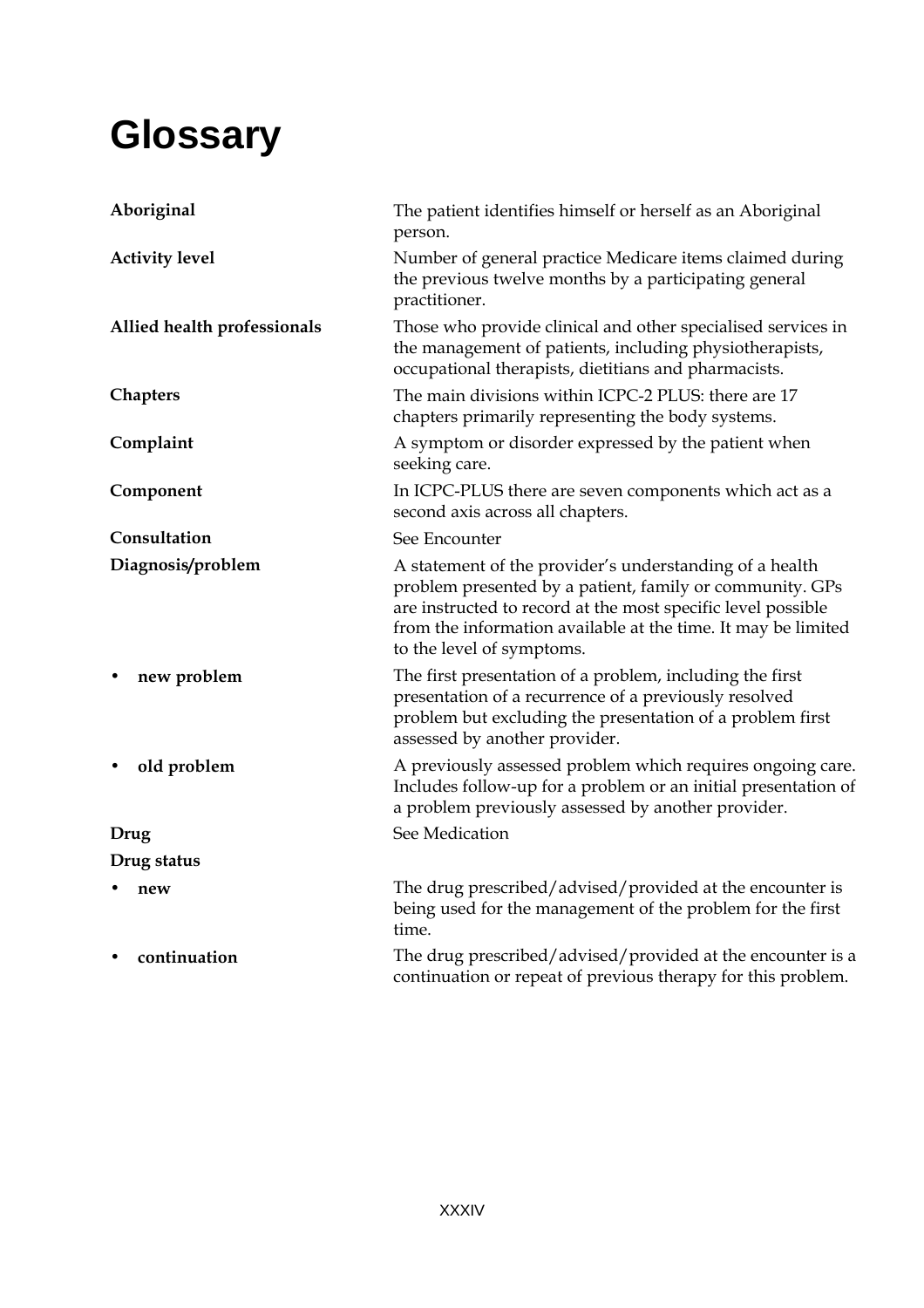| Encounter (enc)              | Any professional interchange between a patient and a<br>general practitioner:                                                                                                                    |  |
|------------------------------|--------------------------------------------------------------------------------------------------------------------------------------------------------------------------------------------------|--|
| indirect                     | Encounter where there is no face-to-face meeting between<br>the patient and the general practitioner but a service is<br>provided (eg: prescription, referral).                                  |  |
| direct                       | Encounter where there is a face-to-face meeting of the patient<br>and the general practitioner. Direct encounters can be further<br>divided into encounters covered by,                          |  |
| Medicare                     |                                                                                                                                                                                                  |  |
| - surgery consultations      | encounters identified by any one of MBS item numbers 3; 23;<br>36; 44                                                                                                                            |  |
| - home visits                | encounters identified by any one of MBS item numbers 4; 24;<br>37;47                                                                                                                             |  |
| - hospital encounter         | encounters identified by any one of MBS item numbers 19;<br>33; 40; 50                                                                                                                           |  |
| - nursing home visits        | encounters identified by any one of MBS item numbers 20;<br>35; 43; 51                                                                                                                           |  |
| - other institutional visits | encounters identified by any one of MBS item numbers 13;<br>25; 38; 40                                                                                                                           |  |
| - other MBS encounters       | encounters identified by an MBS item number which does<br>not identify place of encounter                                                                                                        |  |
| <b>Workers compensation</b>  | encounters paid by workers' compensation insurance                                                                                                                                               |  |
| Other paid                   | encounters paid from another source (e.g. State).                                                                                                                                                |  |
| General practitioner (GP)    | A medical practitioner who provides primary<br>comprehensive and continuing care to patients and their<br>families within the community' (Royal Australian College of<br>General Practitioners). |  |
| Grouper                      | Multiple ICPC-2 or ICPC-2 PLUS codes which are grouped<br>together for purposes of analysis.                                                                                                     |  |
| Medication                   | Medication which is prescribed, advised for over the counter<br>purchase or provided by the GP at the encounter.                                                                                 |  |
| <b>MIMS</b>                  | A widely distributed bi-monthly index of drugs in medicine.                                                                                                                                      |  |
| Morbidity                    | Any departure, subjective or objective, from a state of<br>physiological well-being. In this sense, sickness, illness and<br>morbid conditions are synonymous.                                   |  |
| <b>Patient status</b>        |                                                                                                                                                                                                  |  |
| new                          | The patient has not been seen before in the practice.                                                                                                                                            |  |
| old                          | The patient has attended the practice before.                                                                                                                                                    |  |
| Problem managed              | See Diagnosis                                                                                                                                                                                    |  |
| Provider                     | A person to whom a patient has access when contacting the<br>health care system.                                                                                                                 |  |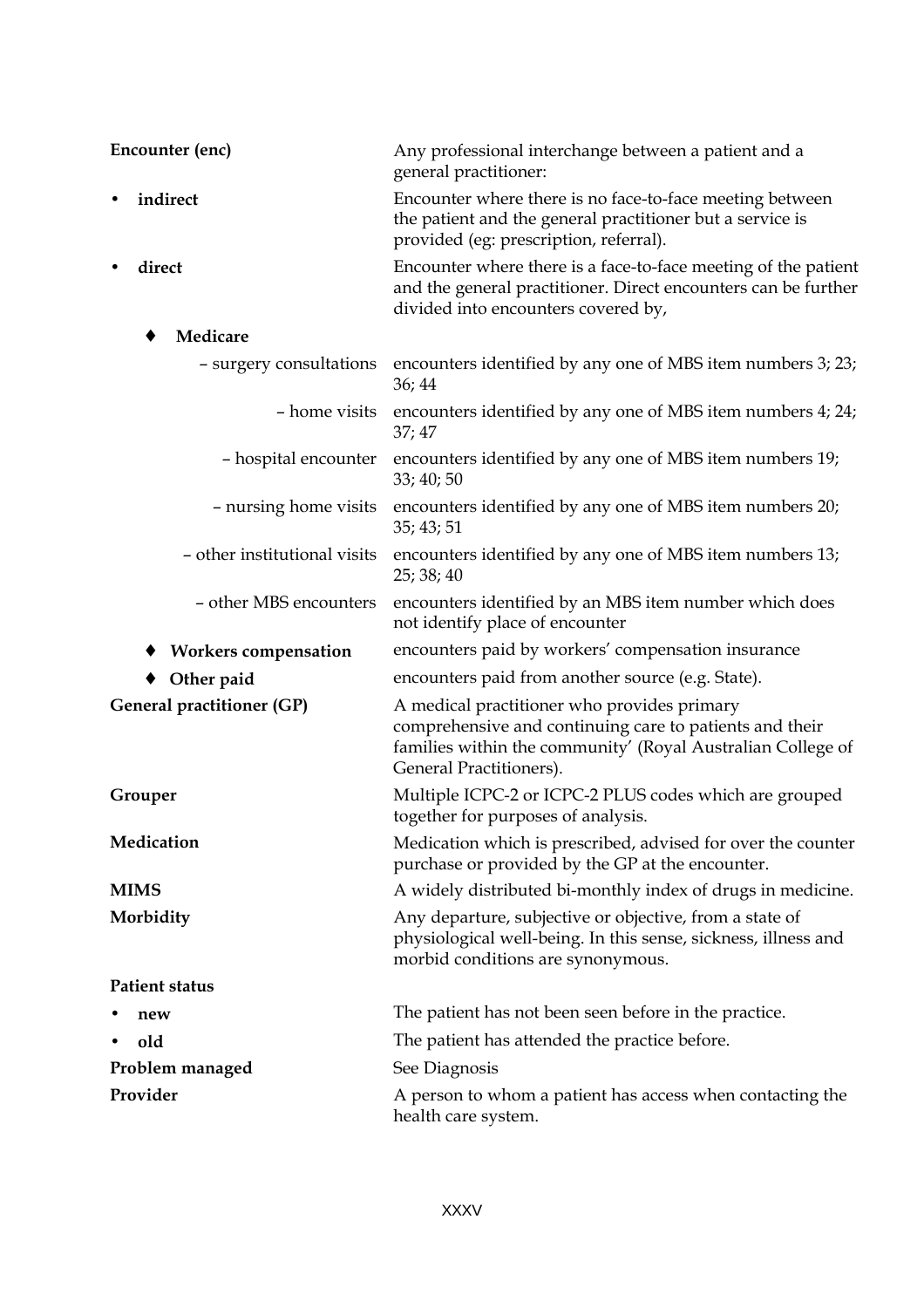| <b>Reasons for encounter (RFEs)</b> | The subjective reasons given by the patient for seeing or<br>contacting the general practitioner. These can be expressed<br>in terms of symptoms, diagnoses or the need for a service.                                                                                                                                                                                                                                     |
|-------------------------------------|----------------------------------------------------------------------------------------------------------------------------------------------------------------------------------------------------------------------------------------------------------------------------------------------------------------------------------------------------------------------------------------------------------------------------|
| <b>Recognised GP</b>                | A medical practitioner who is                                                                                                                                                                                                                                                                                                                                                                                              |
|                                     | vocationally recognised under Section 3F of the Health<br>Insurance Act, or                                                                                                                                                                                                                                                                                                                                                |
|                                     | a holder of the Fellowship of the Royal Australian College of<br>General Practitioners who participates in, and meets the<br>requirements for, quality assurance and continuing medical<br>education as defined in the RACGP Quality Assurance and<br>Continuing Medical Education Program, or                                                                                                                             |
|                                     | undertaking an approved placement in general practice as<br>part of a training program for general practice leading to the<br>award of the Fellowship of the Royal Australian College of<br>General Practitioners or undertaking an approved placement<br>in general practice as part of some other training program<br>recognised by the RACGP as being of equivalent standard.                                           |
|                                     | (Medicare Benefits Schedule book, 1 November 1998)                                                                                                                                                                                                                                                                                                                                                                         |
| <b>Referral</b>                     | The process by which the responsibility for part or all of the<br>care of a patient is temporarily transferred to another health<br>care provider. Only new referrals to specialist, allied health<br>professionals, and for hospital and nursing home admissions<br>arising at a recorded encounter are included. Continuation<br>referrals are not included. Multiple referrals can be recorded<br>at any one encounter. |
| Rubric                              | An individual code in ICPC-2 PLUS.                                                                                                                                                                                                                                                                                                                                                                                         |
| <b>Torres Strait Islander</b>       | The patient identifies himself or herself as a Torres Strait<br>Islander.                                                                                                                                                                                                                                                                                                                                                  |
| Veterans' Affairs Gold              | A person who holds a Gold Card from the Department of<br>Veterans' Affairs.                                                                                                                                                                                                                                                                                                                                                |
| Veterans' Affairs White             | A person who holds a White Card from the Department of<br>Veterans' Affairs.                                                                                                                                                                                                                                                                                                                                               |
| Work related problem                | Irrespective of the source of payment for the consultation, it<br>is likely in the GP's view that the problem has resulted from<br>work-related activity or workplace exposures or that a pre-<br>existing condition has been significantly exacerbated by<br>work activity or workplace exposure.                                                                                                                         |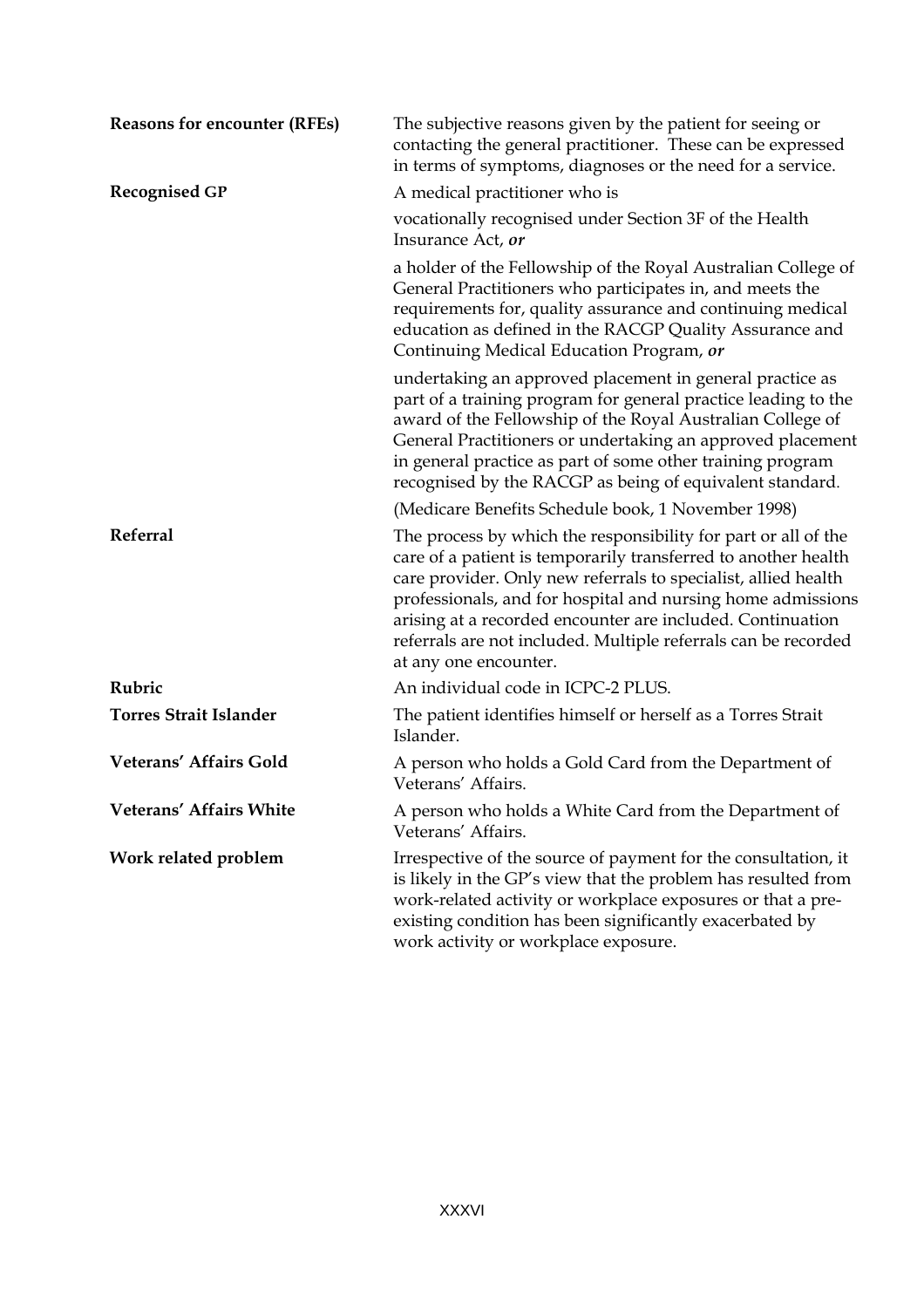## **Abbreviations**

| <b>ACT</b>         | <b>Australian Capital Territory</b>                                                                                                                     |
|--------------------|---------------------------------------------------------------------------------------------------------------------------------------------------------|
| <b>AIHW</b>        | Australian Institute of Health and Welfare                                                                                                              |
| AMA                | <b>Australian Medical Association</b>                                                                                                                   |
| <b>AMS</b>         | Aboriginal Medical Service                                                                                                                              |
| <b>AMTS</b>        | Australian Morbidity and Treatment Survey 1990-91                                                                                                       |
| <b>ATC</b>         | Anatomical Therapeutic Chemical (classification)                                                                                                        |
| <b>ATSI</b>        | Aboriginal and/or Torres Strait Islander                                                                                                                |
| <b>BEACH</b>       | Bettering the Evaluation And Care of Health                                                                                                             |
| BMI                | Body mass index                                                                                                                                         |
| BP                 | Blood pressure                                                                                                                                          |
| <b>CAPS</b>        | Coding Atlas for Pharmaceutical Substances                                                                                                              |
| CI                 | Confidence interval (in this report 95% Cis are used)                                                                                                   |
| <b>CNS</b>         | Central nervous system                                                                                                                                  |
| CT                 | Computed tomography                                                                                                                                     |
| <b>CVS</b>         | Cardiovascular system                                                                                                                                   |
| <b>DHAC</b>        | Commonwealth Department of Health and Aged Care                                                                                                         |
| <b>ECG</b>         | Electrocardiogram                                                                                                                                       |
| Enc                | Encounter                                                                                                                                               |
| <b>ENT</b>         | Ear, nose and throat                                                                                                                                    |
| <b>ESR</b>         | Erythrocyte sedimentation rate                                                                                                                          |
| <b>EUC</b>         | Electrolytes, urea, creatinine                                                                                                                          |
| <b>FBC</b>         | Full blood count                                                                                                                                        |
| <b>FMRU</b>        | Family Medicine Research Unit, Department of General Practice, the<br>University of Sydney (now the Family Medicine Research Centre)                    |
| GP                 | General practitioner                                                                                                                                    |
| <b>GPII</b>        | <b>General Practice Immunisation Incentives</b>                                                                                                         |
| <b>GPSCU</b>       | General Practice Statistics and Classification Unit, University of<br>Sydney, a collaborating unit of the Australian Institute of Health<br>and Welfare |
| <b>HBA1C</b>       | Glycohaemoglobin whole blood test                                                                                                                       |
| <b>HCC</b>         | Health care card                                                                                                                                        |
| HIC                | Health Insurance Commission                                                                                                                             |
| <b>HIV</b>         | Human immunodeficiency virus                                                                                                                            |
| <b>ICHPPC</b>      | International Classification of Health Problems in Primary Care                                                                                         |
| <b>ICPC</b>        | International Classification of Primary Care                                                                                                            |
| ICPC-2             | International Classification of Primary Care (Version 2)                                                                                                |
| <b>ICPC-2 PLUS</b> | An extended vocabulary of terms classified according to ICPC-2                                                                                          |
|                    |                                                                                                                                                         |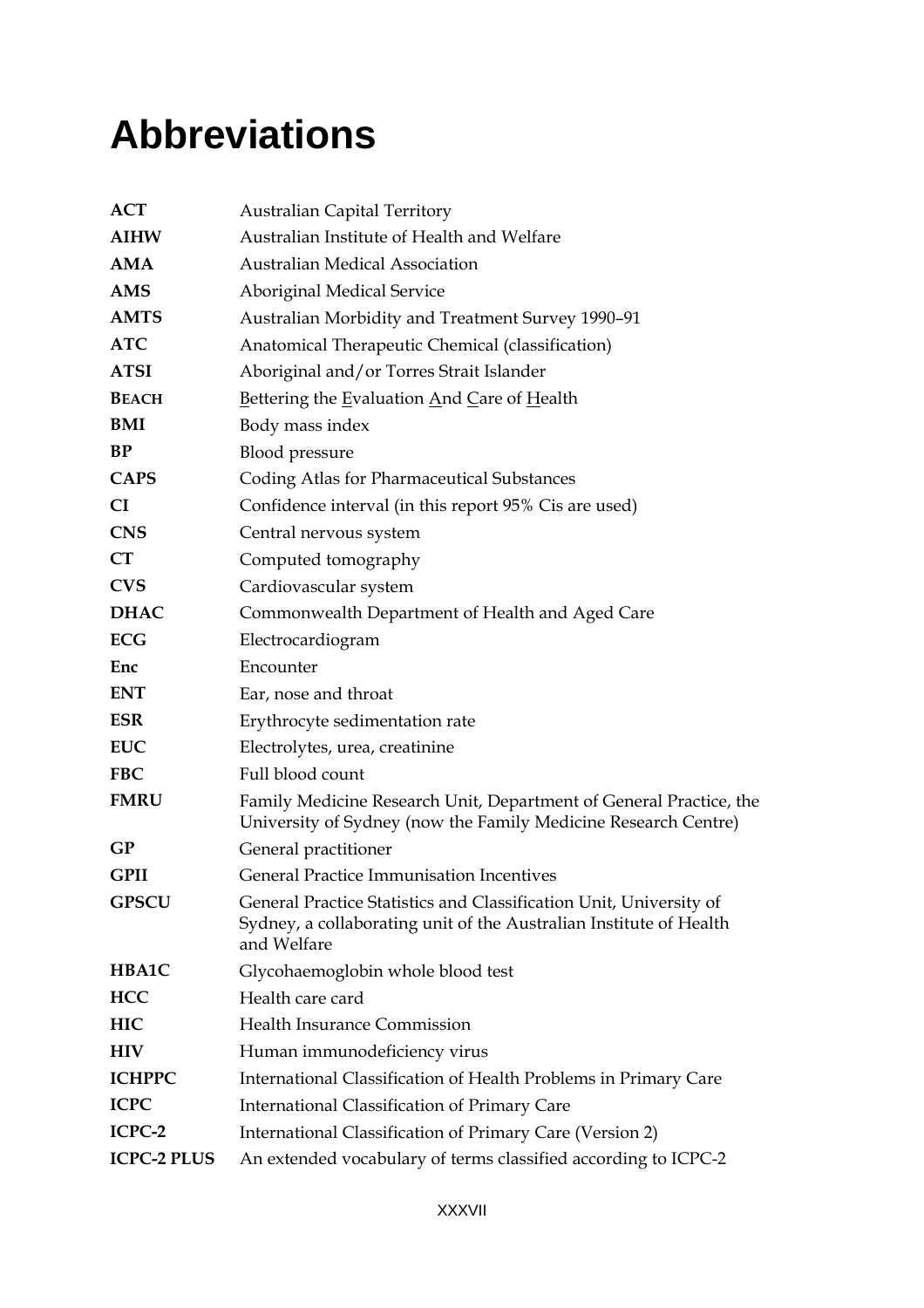| <b>IHD</b>   | Ischaemic heart disease                                                                                                    |
|--------------|----------------------------------------------------------------------------------------------------------------------------|
| <b>LCI</b>   | Lower confidence interval                                                                                                  |
| <b>MBS</b>   | Medicare Benefits Schedule                                                                                                 |
| MC&S         | Microscopy culture and sensitivity                                                                                         |
| <b>NEC</b>   | Not elsewhere classified                                                                                                   |
| <b>NESB</b>  | The patient reports coming from a non-English speaking<br>background i.e. a language other than English is spoken at home. |
| <b>NHMRC</b> | National Health and Medical Research Council                                                                               |
| <b>NOS</b>   | Not otherwise specified                                                                                                    |
| <b>NSAID</b> | Nonsteroidal anti-inflammatory drugs                                                                                       |
| <b>NSW</b>   | New South Wales                                                                                                            |
| NT           | Northern Territory                                                                                                         |
| OA.          | Osteoarthritis                                                                                                             |
| <b>OTCs</b>  | Drugs advised for over the counter purchase                                                                                |
| <b>PBS</b>   | <b>Pharmaceutical Benefits Scheme</b>                                                                                      |
| <b>PDD</b>   | Prescribed daily dose                                                                                                      |
| Qld          | Queensland                                                                                                                 |
| <b>RACGP</b> | Royal Australian College of General Practitioners                                                                          |
| <b>RFE</b>   | Reason for encounter (see Glossary)                                                                                        |
| <b>RRMA</b>  | Rural, remote and metropolitan area classification                                                                         |
| <b>RSE</b>   | Relative standard error                                                                                                    |
| SA.          | South Australia                                                                                                            |
| <b>SAND</b>  | Supplementary analysis of nominated data                                                                                   |
| <b>Tas</b>   | Tasmania                                                                                                                   |
| <b>UCI</b>   | Upper confidence interval                                                                                                  |
| <b>URTI</b>  | Upper respiratory tract infection                                                                                          |
| <b>UTI</b>   | Urinary tract infection                                                                                                    |
| VA           | Veterans' Affairs                                                                                                          |
| Vic          | Victoria                                                                                                                   |
| <b>WA</b>    | Western Australia                                                                                                          |
| <b>WHO</b>   | World Health Organisation                                                                                                  |
| <b>WONCA</b> | World Organisation of Family Doctors                                                                                       |
|              |                                                                                                                            |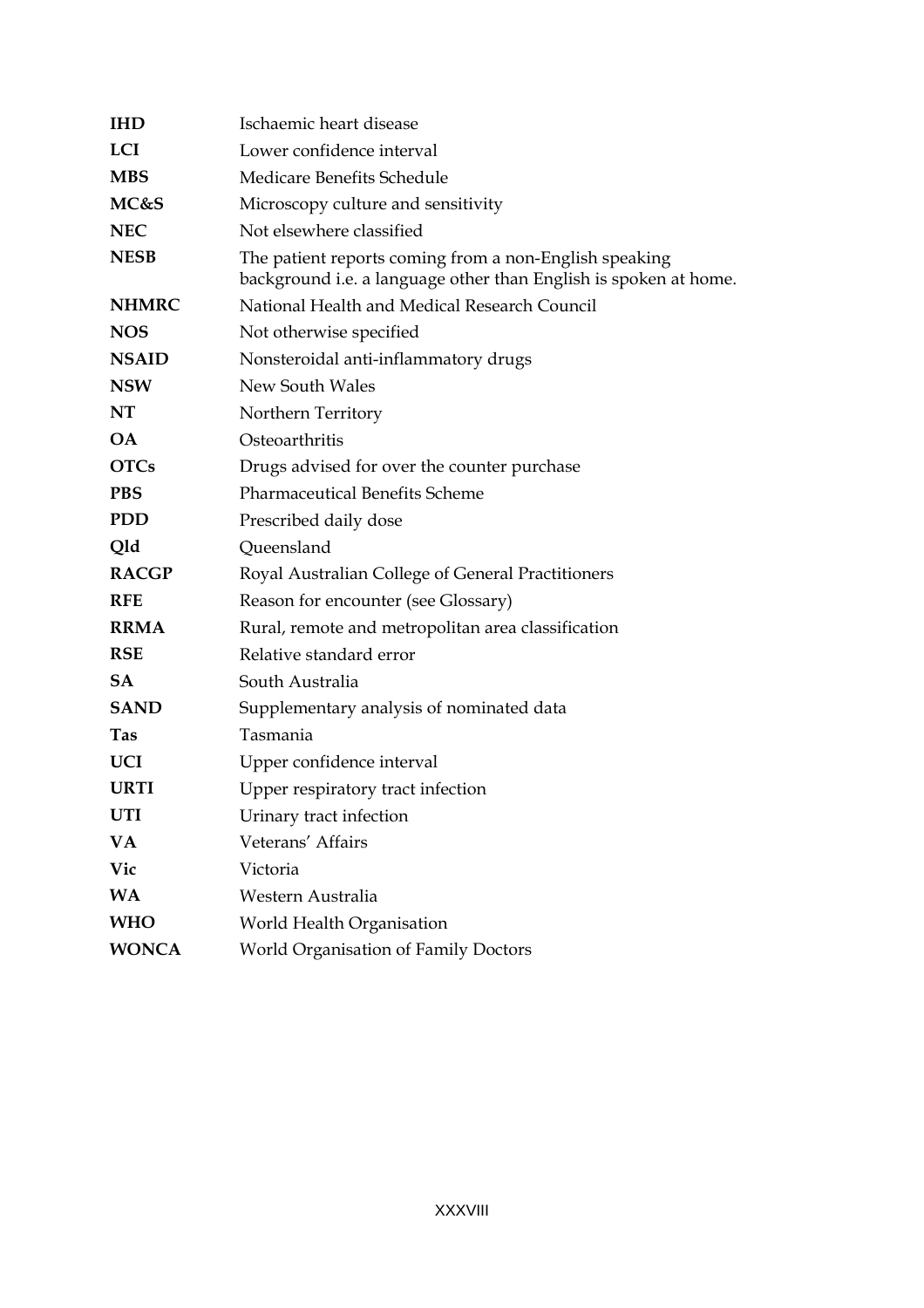## **Bibliography**

1920. Dawson Report (United Kingdom Ministry of Health, Consultative Council on Medical and Allied Services). Interim report on the future provision of medical and allied services. London: His Majesty's Stationery Office, Parliament Command Paper 693.

1986. IC-Process-PC (international classification of process in primary care). Oxford: Oxford University Press.

1987. International classification of primary care (ICPC). Oxford: Oxford University Press.

1996. SAS Proprietary Software Release 6.12.

Australian Bureau of Statistics (ABS) 1999. The health and welfare of Australia's Aboriginal and Torres Strait Islander peoples. Canberra: Australian Bureau of Statistics.

Alderson M 1988. Morbidity and health statistics. Southampton: Stockton Press.

Anderson JE 1980. Reliability of morbidity data in family practice. Journal of Family Practice, 10, 677–83.

Balint M 1961. The other part of medicine. The Lancet, Jan. 7, 40–2.

Barsky AJ, 1981. Hidden reasons why some patients visit doctors. Annals of Internal Medicine 94(1), 492–8.

Beardon PH, McGilchrist MM, McKendrick AD, McDevitt DG, MacDonald TM 1993. Primary non-compliance with prescribed medication in primary care [see comments]. British Medical Journal, 307, 846-8.

Bensing J 1983. The use of the RFE classification system in observation studies—some preliminary results. In Proceedings of the tenth WONCA Conference on Family Medicine; Singapore, 95–100.

Bentsen BG 1976. The accuracy of recording patient problems in family practice. Journal of Medical Education, 51, 311–16.

BiraudY 1960. A system of medical records for clinical and statistical purposes for outpatient clinics, medical outposts and health centres. WHO, WHO/HS/103.

Brage S, Bentsen BG, Bjerkedal T, Nygard JF, Tellnes G 1996. ICPC as a standard classification in Norway. Family Practice, 13, 391–6.

Bridges-Webb C, Britt H, Miles DA, Neary S, Charles J, Traynor V 1992. Morbidity and treatment in general practice in Australia 1990- 1991: Medical Journal of Australia. 157, S1– S56.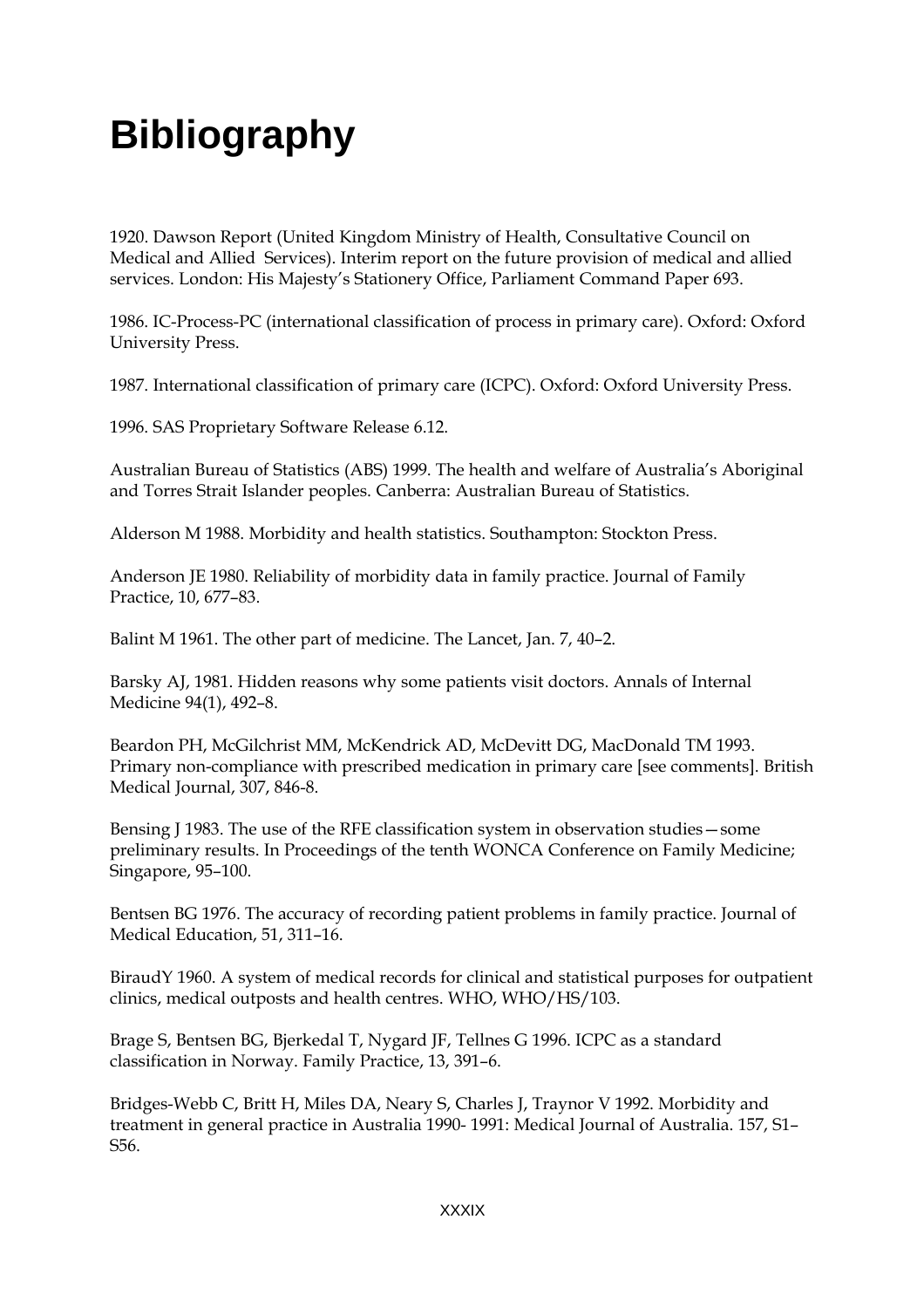Bridges-Webb C & RACGP 1976. The Australian general practice morbidity and prescribing survey 1969 to 1974. Medical Journal of Australia, 2, Spec Suppl No 1.

Britt H 1997a. A new coding tool for computerised clinical systems in primary care—ICPC plus [see comments] Australian Family Physician, 26 Suppl.2, S79–82.

Britt H 1997b. A measure of the validity of the ICPC in the classification of reasons for encounter: Journal of Informatics in Primary Care. November, 8-12.

Britt H 1998. Reliability of central coding of patient reasons for encounter in general practice using the International Classification of Primary Care. Journal of Informatics in Primary Care, May 3–7.

Britt H, Angelis M, Harris E 1998. The reliability and validity of doctor-recorded morbidity data in active data collection systems. Scandinavian Journal of Primary Health Care, 16, 50– 5.

Britt H, Bhasale A, Miles DA, Meza A, Sayer GP, Angelis M 1996b, The sex of the general practitioner: a comparison of characteristics, patients, and medical conditions managed. Medical Care, 34, p. 403–15.

Britt H, Harris M, Driver B, Bridges-Webb C, O'Toole B, Neary S 1992. Reasons for encounter and diagnosed health problems: convergence between doctors and patients: Family Practice, 9, 191–4.

Britt H, Meza RA, Del Mar C 1996c. Methodology of morbidity and treatment data collection in general practice in Australia: a comparison of two methods. Family Practice, 13, 462–7.

Britt H, Sayer GP, Miller GC, Charles J, Scahill S, Horn F, Bhasale A 1999. BEACH Bettering the Evaluation and Care of Health: A study of general practice activity, six-month interim report. Canberra: Australian Institute of Health and Welfare.

Classification Committee of the World Organization of Family Doctors 1997. ICPC-2: International Classification of Primary Care: Oxford, Oxford University Press.

Crombie DL 1990. The problem of variability in general practitioner activities. Yearbook of research and development, 1989. London, Her Majesty's Stationery Office, 21–4.

Driver B, Britt H, O'Toole B, Harris M, Bridges-Webb C, Neary S, 1991. How representative are patients in general practice morbidity surveys? Family Practice, 8, 261–8.

Dupuits FM & Hasman A 1995. User satisfaction of general practitioners with HIOS+, a medical decision support system. Computer Methods Programs Biomedicine, 47, 183–8.

Gardner TL, Dovey SM, Tilyard MW, Gurr E 1996. Differences between prescribed and dispensed medications [see comments]. New Zealand Medical Journal, 109, 69–72.

Gehlbach SH 1979. Comparing methods of data collection in an academic ambulatory practice. Journal of Medical Education, 54, 730–2.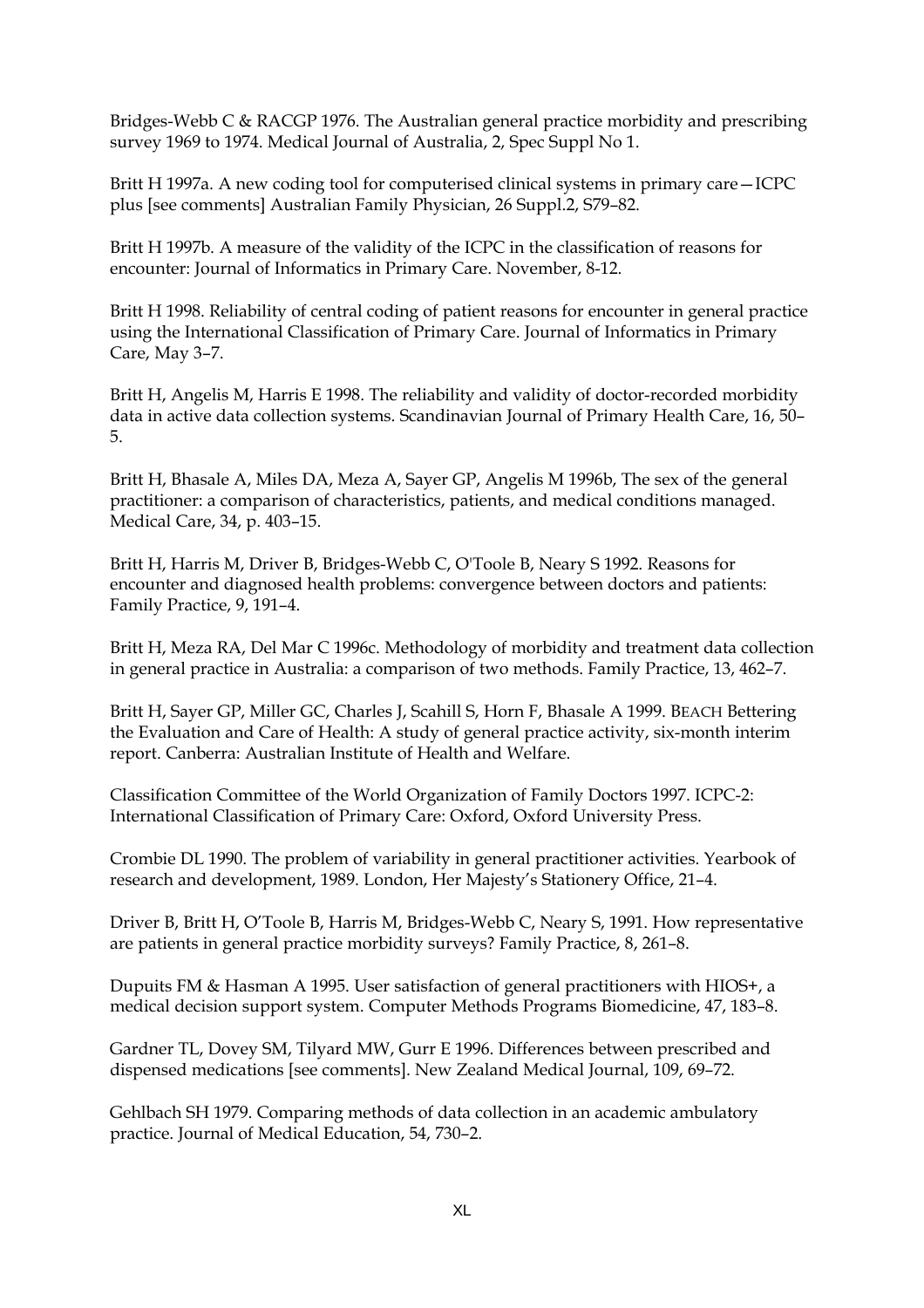Gray DP 1984. To classify is to clarify (editorial). Journal of the Royal College of General Practitioners, June, 306–8.

Howie JGR 1972. Diagnosis: the achilles heel? Journal of the Royal College of General Practitioners, 22, 310–15.

Jamoulle M, Roland M, Blanc HW 1994. [Utilization and limitation of the International Classification of Primary Care]. Revue Medicale de Bruxelles, 15, 139–43.

Kish L 1965. Survey Sampling. New York: John Wiley & Sons.

Klinkman MS, & Green LA 1995. Using ICPC in a computer-based primary care information system: Family Medicine, 27, 449–56.

Knottnerus JA 1991. Medical decision making by general practitioners and specialists. Family Practice, 8, 305.

Lavoie G, Tremblay L, Durant P, Papillon MJ, Berube J, Fortin JP, 1995, Medicarte software developed for the Quebec microprocessor health card project. Medinfo., 8 Pt 2, p. 1662.

Marsland DW, Wood M, Mayo F 1980. Content of family practice. New York: Appleton-Century-Crofts.

McWhinney IR 1986. Are we on the brink of a major transformation of clinical method? Canadian Medical Association Journal, 135, 873–8.

Meza RA, Angelis M, Britt H, Miles DA, Seneta E, Bridges-Webb C 1995. Development of sample size models for national general practice surveys. Australian Journal of Public Health, 19, 34–40.

MIMS Australia 1999. MIMS bi-monthly. Caswell A, Jarvis V, McKay C, and Matias C. 2[36]. Sydney: MIMS Australia.

Morrell D, Gage HG, Robinson NA 1971. Symptoms in general practice. Journal of the Royal College of General Practitioners, 21, 32–43.

Sayer GP 1999. Estimating and generalizing with clustered sampling in general practice. Australian Family Physician, 28 Suppl 1, S32–4.

Sayer GP & Britt H 1996. Sex differences in morbidity: a case of discrimination in general practice. Social Science in Medicine, 42, 257–64.

Sayer GP & Britt H 1997. Sex differences in prescribed medications: another case of discrimination in general practice. Social Science in Medicine, 45, 1581–7.

Stewart MA, McWhinney IR, Buck CW 1975. How illness presents: a study of patient behaviour. Family Practice, 2, 411–14.